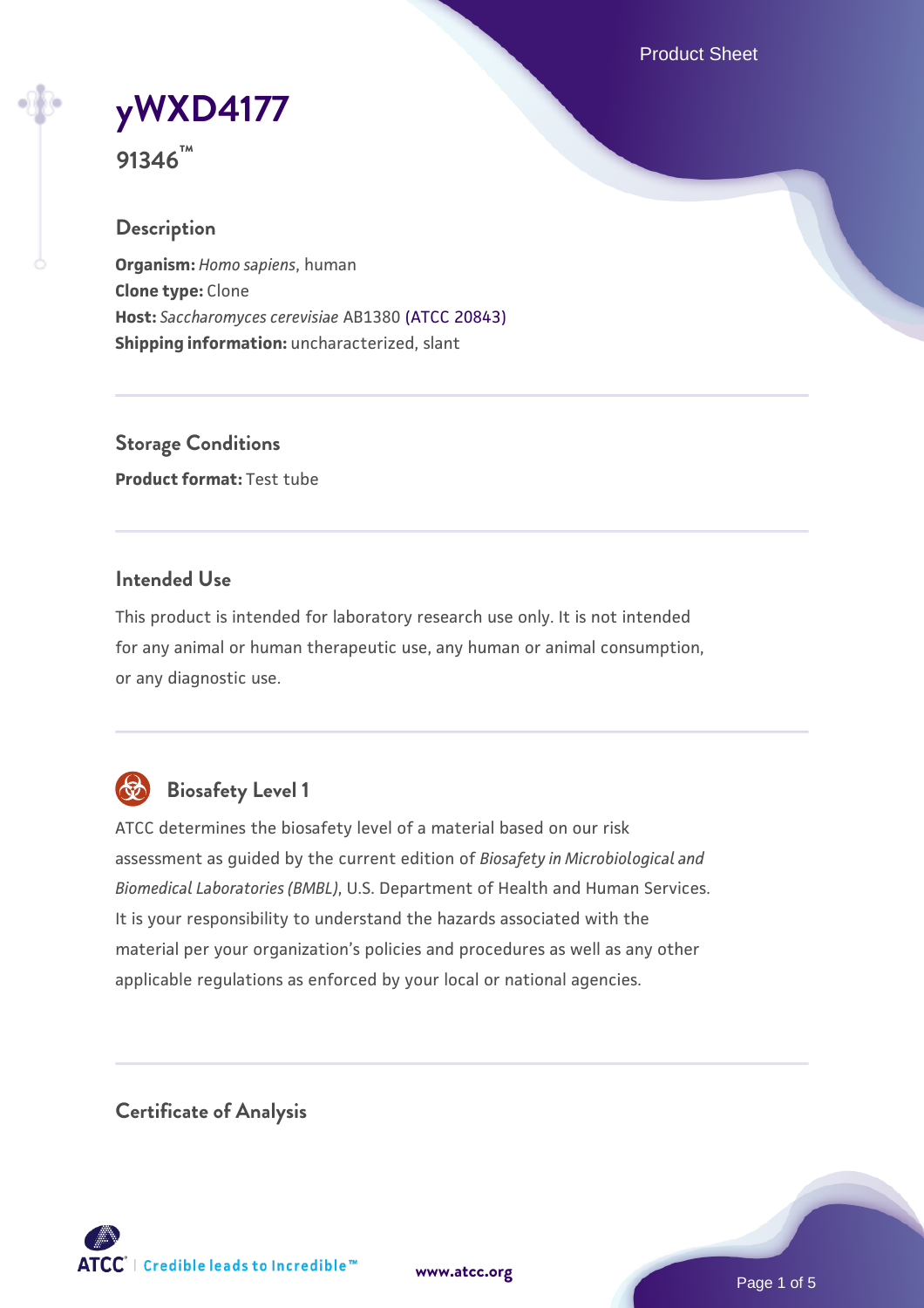

For batch-specific test results, refer to the applicable certificate of analysis that can be found at www.atcc.org.

## **Insert Information**

**Type of DNA:** genomic **Genome:** Homo sapiens **Chromosome:** X X pter-q27.3 **Gene name:** DNA Segment, single copy **Gene product:** DNA Segment, single copy [DXS2671] **Gene symbol:** DXS2671 **Contains complete coding sequence:** Unknown **Insert end:** EcoRI

#### **Vector Information**

**Construct size (kb):** 155.0 **Intact vector size:** 11.454 **Vector name:** pYAC4 **Type of vector:** YAC **Host range:** *Saccharomyces cerevisiae*; *Escherichia coli* **Vector information:** other: telomere, 3548-4235 other: telomere, 6012-6699 Cross references: DNA Seq. Acc.: U01086 **Cloning sites:** EcoRI **Markers:** SUP4; HIS3; ampR; URA3; TRP1 **Replicon:** pMB1, 7186-7186; ARS1, 9632-10376

# **Growth Conditions**

**Medium:** 





Page 2 of 5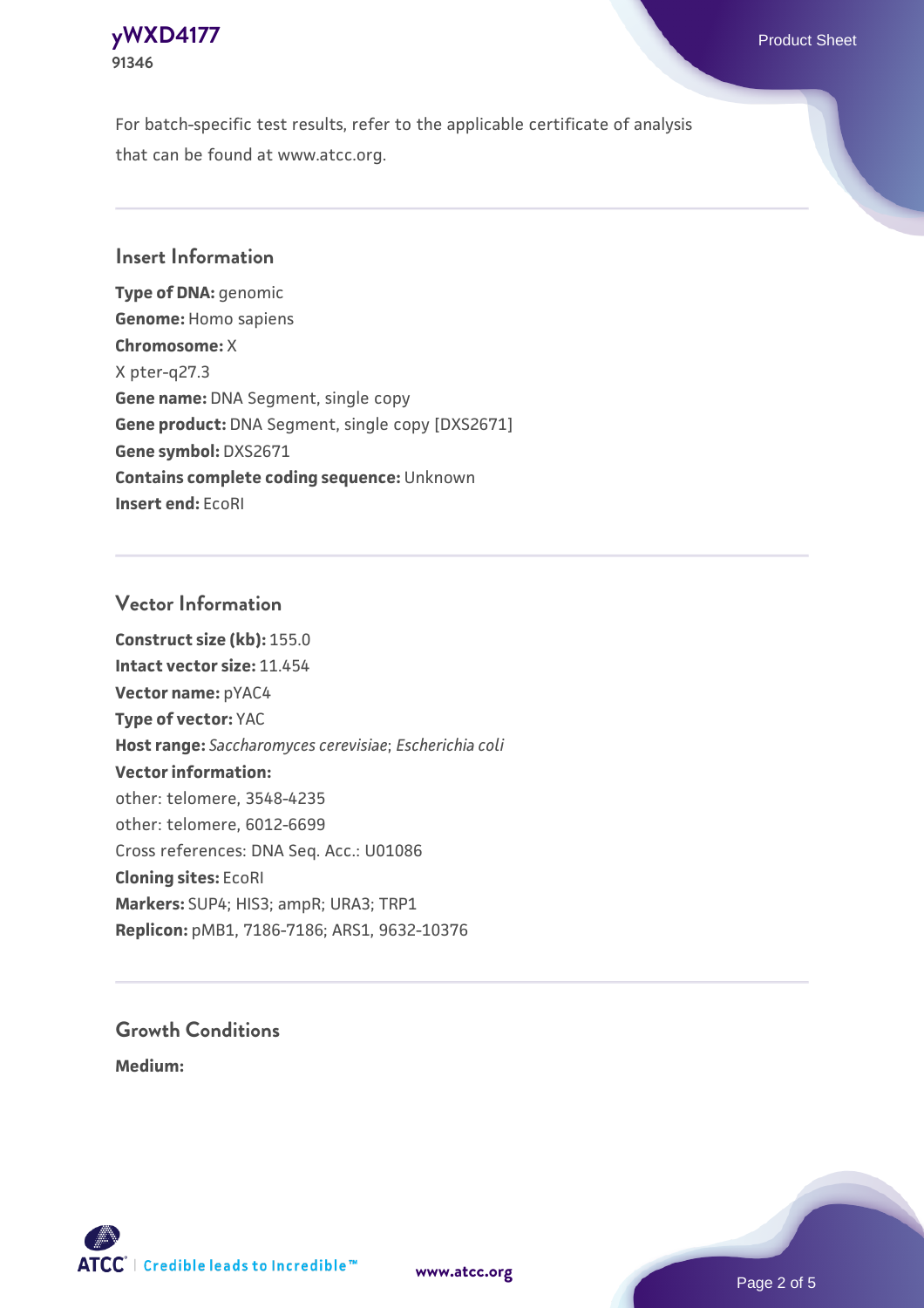**[yWXD4177](https://www.atcc.org/products/91346)** Product Sheet **91346**

[ATCC Medium 1245: YEPD](https://www.atcc.org/-/media/product-assets/documents/microbial-media-formulations/1/2/4/5/atcc-medium-1245.pdf?rev=705ca55d1b6f490a808a965d5c072196) **Temperature:** 30°C

#### **Notes**

More information may be available from ATCC (http://www.atcc.org or 703- 365-2620).

# **Material Citation**

If use of this material results in a scientific publication, please cite the material in the following manner: yWXD4177 (ATCC 91346)

## **References**

References and other information relating to this material are available at www.atcc.org.

#### **Warranty**

The product is provided 'AS IS' and the viability of ATCC® products is warranted for 30 days from the date of shipment, provided that the customer has stored and handled the product according to the information included on the product information sheet, website, and Certificate of Analysis. For living cultures, ATCC lists the media formulation and reagents that have been found to be effective for the product. While other unspecified media and reagents may also produce satisfactory results, a change in the ATCC and/or depositor-recommended protocols may affect the recovery, growth, and/or function of the product. If an alternative medium formulation or reagent is used, the ATCC warranty for viability is no longer



**[www.atcc.org](http://www.atcc.org)**

Page 3 of 5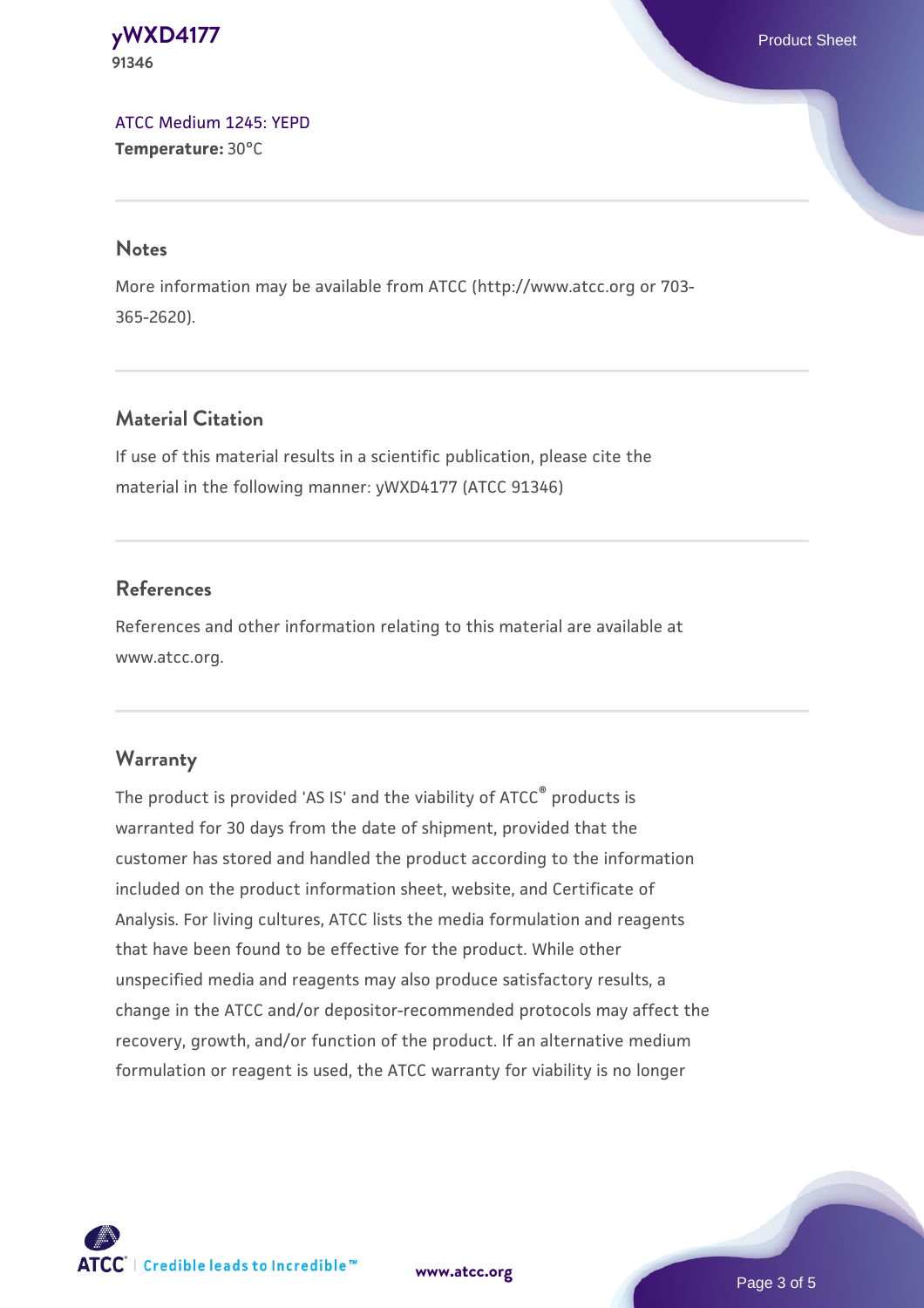**91346**

valid. Except as expressly set forth herein, no other warranties of any kind are provided, express or implied, including, but not limited to, any implied warranties of merchantability, fitness for a particular purpose, manufacture according to cGMP standards, typicality, safety, accuracy, and/or noninfringement.

#### **Disclaimers**

This product is intended for laboratory research use only. It is not intended for any animal or human therapeutic use, any human or animal consumption, or any diagnostic use. Any proposed commercial use is prohibited without a license from ATCC.

While ATCC uses reasonable efforts to include accurate and up-to-date information on this product sheet, ATCC makes no warranties or representations as to its accuracy. Citations from scientific literature and patents are provided for informational purposes only. ATCC does not warrant that such information has been confirmed to be accurate or complete and the customer bears the sole responsibility of confirming the accuracy and completeness of any such information.

This product is sent on the condition that the customer is responsible for and assumes all risk and responsibility in connection with the receipt, handling, storage, disposal, and use of the ATCC product including without limitation taking all appropriate safety and handling precautions to minimize health or environmental risk. As a condition of receiving the material, the customer agrees that any activity undertaken with the ATCC product and any progeny or modifications will be conducted in compliance with all applicable laws, regulations, and guidelines. This product is provided 'AS IS' with no representations or warranties whatsoever except as expressly set forth herein and in no event shall ATCC, its parents, subsidiaries, directors, officers, agents, employees, assigns, successors, and affiliates be liable for indirect, special, incidental, or consequential damages of any kind in connection with or arising out of the customer's use of the product. While reasonable effort is made to ensure authenticity and reliability of materials on deposit, ATCC is not liable for damages arising from the misidentification or



**[www.atcc.org](http://www.atcc.org)**

Page 4 of 5